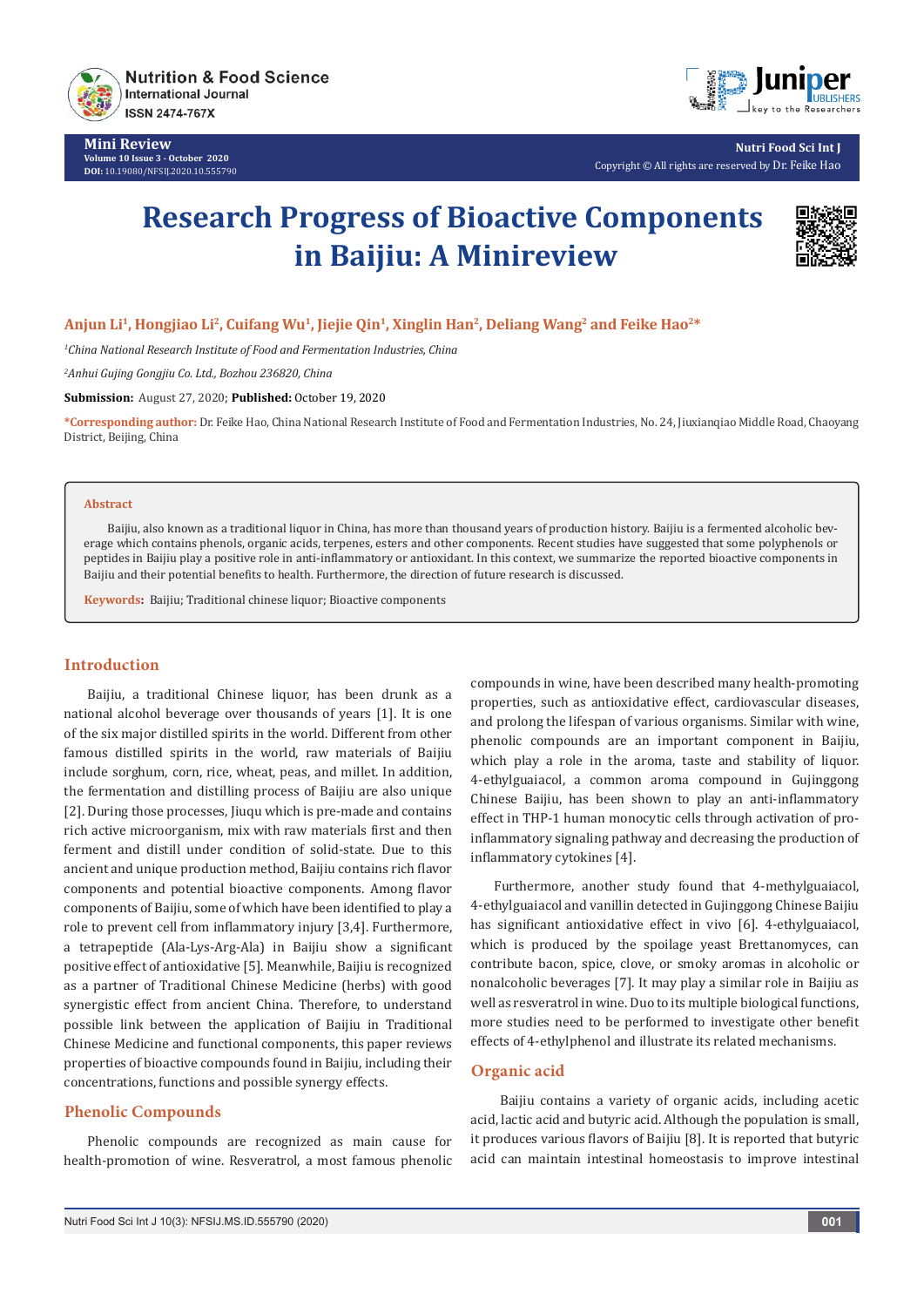immunity and prevent the occurrence of enteritis [9]. In addition, recent studies have found that butyric acid can also inhibit the proliferation of tumor cells to achieve the effect of suppressing tumors [10].

#### **Terpenes**

Terpenes generally have high antibacterial activity and anticoagulant properties [11]. Recent work showed that geranyl acetone (GAT), which is first detected in Baijiu, and β-caryophyllene (BCP) play a significant antioxidative effect in Hep-G2 cells. Both of GAT and BCP can eliminate intracellular ROS, increase the concentration of non-enzymatic antioxidant GSH to increase the antioxidant capacity [12].

#### **Lipopeptides and Peptide**

A lipopeptide is a molecule consisting of a lipid connected to a peptide. Some of lipopeptides have antibacterial and antifungal activities. Xu et al. discovered lipopeptide compounds in Baijiu for the first time, such as subtilisin and lichenin. They found that lichenin has strong antibacterial, antiviral and fibrinolytic activities [13]. Peptide is short chains of between two and fifty amino acids. Increasing evidence has suggested that peptides have benefit effects to human health. Wu et al. found that a tetrapeptide in Baijiu have a preventive effect against AAPH-induced oxidative stress in HepG2 cells [5].

#### **Conclusion and Prospects**

With the development of detection technology, more than 1800 components in Baijiu have been identified.

Among of these, polyphenols and terpenes are main components of Baijiu with possible benefit effect, their concentrations are quite different in different type of Baijiu. Polyphenols and terpenes have been wide reported with antioxidant, anti-inflammatory and antiaging properties. However, there are still unknown components and biological activities need to further investigate. For future research, there are several points should be focused on. The first is to determine all kinds of bioactive components in Baijiu and how it produced. The second is to illustrate the possible mechanism of each bioactive component and investigate the potential synergies between each other components. The third is to achieve the ability to regulate the concentrations of bioactive components which has benefit effect.

#### **References**

- 1. [McGovern PE, Zhang J, Tang J, Zhang Z, Hall GR, et al. \(2004\) Fermented](https://www.pnas.org/content/101/51/17593)  [beverages of pre- and proto-historic China. Proc Natl Acad Sci USA](https://www.pnas.org/content/101/51/17593)  [101\(51\): 17593-17598.](https://www.pnas.org/content/101/51/17593)
- 2. [Zhu Y, Tramper J \(2013\) Koji where East meets West in fermentation.](https://pubmed.ncbi.nlm.nih.gov/23850857/)  [Biotechnol Adv 31\(8\): 1448-1457.](https://pubmed.ncbi.nlm.nih.gov/23850857/)
- 3. [Zhao DR, Jiang YS, Sun JY, Li HH, Sun XT, et al. \(2019\) Amelioration of](https://www.sciencedirect.com/science/article/abs/pii/S1756464619300568)  [4-methylguaiacol on LPS-induced inflammation in THP-1 cells through](https://www.sciencedirect.com/science/article/abs/pii/S1756464619300568)  [NF-κB/IκBα/AP-1 and Nrf2/HO-1 signaling pathway. J Funct Foods 55:](https://www.sciencedirect.com/science/article/abs/pii/S1756464619300568)  [95-103.](https://www.sciencedirect.com/science/article/abs/pii/S1756464619300568)
- 4. [Zhao DR, Jiang YS, Sun JY, Li HH, Luo XL, et al. \(2019\) Anti-inflammatory](https://pubmed.ncbi.nlm.nih.gov/30614688/)  [Mechanism Involved in 4-Ethylguaiacol-Mediated Inhibition of LPS-](https://pubmed.ncbi.nlm.nih.gov/30614688/)[Induced Inflammation in THP-1 Cells. J Agric Food Chem 67\(4\): 1230-](https://pubmed.ncbi.nlm.nih.gov/30614688/) [1243.](https://pubmed.ncbi.nlm.nih.gov/30614688/)
- 5. [Wu J, Huo J, Huang M, Zhao M, Luo X, et al. \(2017\) Structural](https://pubs.acs.org/doi/abs/10.1021/acs.jafc.7b04815)  [Characterization of a Tetrapeptide](https://pubs.acs.org/doi/abs/10.1021/acs.jafc.7b04815)
- [from Sesame Flavor-Type Baijiu and Its Preventive Effects against AAPH-](https://pubs.acs.org/doi/abs/10.1021/acs.jafc.7b04815)[Induced Oxidative Stress in HepG2 Cells. J Agric Food Chem 65\(48\):](https://pubs.acs.org/doi/abs/10.1021/acs.jafc.7b04815)  [10495-10504.](https://pubs.acs.org/doi/abs/10.1021/acs.jafc.7b04815)
- 6. Zhao D, Shi D, Sun J, Li H, Zhao M, et al. (2018) Quantification and cytoprotection by vanillin, 4- methylguaiacol and 4-ethylguaiacol against AAPH-induced abnormal oxidative stress in HepG2 cells. RSC Adv 8: 35474-35484.
- 7. [Caboni P, Sarais G, Cabras M, Angioni A \(2007\) Determination of](https://pubs.acs.org/doi/10.1021/jf071156m)  [4-ethylphenol and 4-ethylguaiacol in wines by LC-MS-MS and HPLC-](https://pubs.acs.org/doi/10.1021/jf071156m)[DAD-fluorescence. J Agric Food Chem 55\(18\): 7288-7293.](https://pubs.acs.org/doi/10.1021/jf071156m)
- 8. [Liu H, Sun B \(2018\) Effect of Fermentation Processing on the Flavor of](https://pubs.acs.org/doi/10.1021/acs.jafc.8b00692)  [Baijiu. J Agric Food Chem 66\(22\): 5425-5432.](https://pubs.acs.org/doi/10.1021/acs.jafc.8b00692)
- 9. [Corrêa-Oliveira R, Fachi JL, Vieira A, Sato FT, Vinolo MAR \(2016\)](https://pubmed.ncbi.nlm.nih.gov/27195116/)  [Regulation of immune cell function by short-chain fatty acids. Clin](https://pubmed.ncbi.nlm.nih.gov/27195116/)  [Transl Immunol 5: 1-8.](https://pubmed.ncbi.nlm.nih.gov/27195116/)
- 10. [Siregar C, Wasito EB, Sudiana IK \(2016\) Effect of Butyric Acid on p53](https://www.sciencedirect.com/science/article/pii/S1876619616000231)  [Expression and Apoptosis](https://www.sciencedirect.com/science/article/pii/S1876619616000231)
- [in Colon Epithelial Cells in Mice after Treated with 9,10-dimethyl-1,2](https://www.sciencedirect.com/science/article/pii/S1876619616000231) [benz\(a\)anthracene. Procedia Chem 18: 141-146.](https://www.sciencedirect.com/science/article/pii/S1876619616000231)
- 11. [Wang CY, Chen YW, Hou CY \(2019\) Antioxidant and antibacterial](https://www.tandfonline.com/doi/full/10.1080/10942912.2019.1582541)  [activity of seven predominant](https://www.tandfonline.com/doi/full/10.1080/10942912.2019.1582541)

[terpenoids. Int J Food Prop 22\(1\): 230-238.](https://www.tandfonline.com/doi/full/10.1080/10942912.2019.1582541)

- 12. [Zhang Qian, Zhu Tingting, Huang Mingquan, Wei Jinwang, Wu Jihong](https://www.cabdirect.org/globalhealth/abstract/20203270172)  [HJ, et al. \(2020\) Intracellular Antioxidant Activity of Two Terpenoids in](https://www.cabdirect.org/globalhealth/abstract/20203270172)  [Baijiu. Food Sci 41: 66-73.](https://www.cabdirect.org/globalhealth/abstract/20203270172)
- 13. [Xu Yan, Zhang Rong WQ and ZY \(2014\) Identification and](http://caod.oriprobe.com/articles/43560897/Identification_and_Characterization_of_Llipopeptides_in_Baijiu_Liquor_.htm)  [Characterization of Llipopeptides in Baijiu \(Liquor\). Liquor Sci Technol](http://caod.oriprobe.com/articles/43560897/Identification_and_Characterization_of_Llipopeptides_in_Baijiu_Liquor_.htm)  [1-4.](http://caod.oriprobe.com/articles/43560897/Identification_and_Characterization_of_Llipopeptides_in_Baijiu_Liquor_.htm)